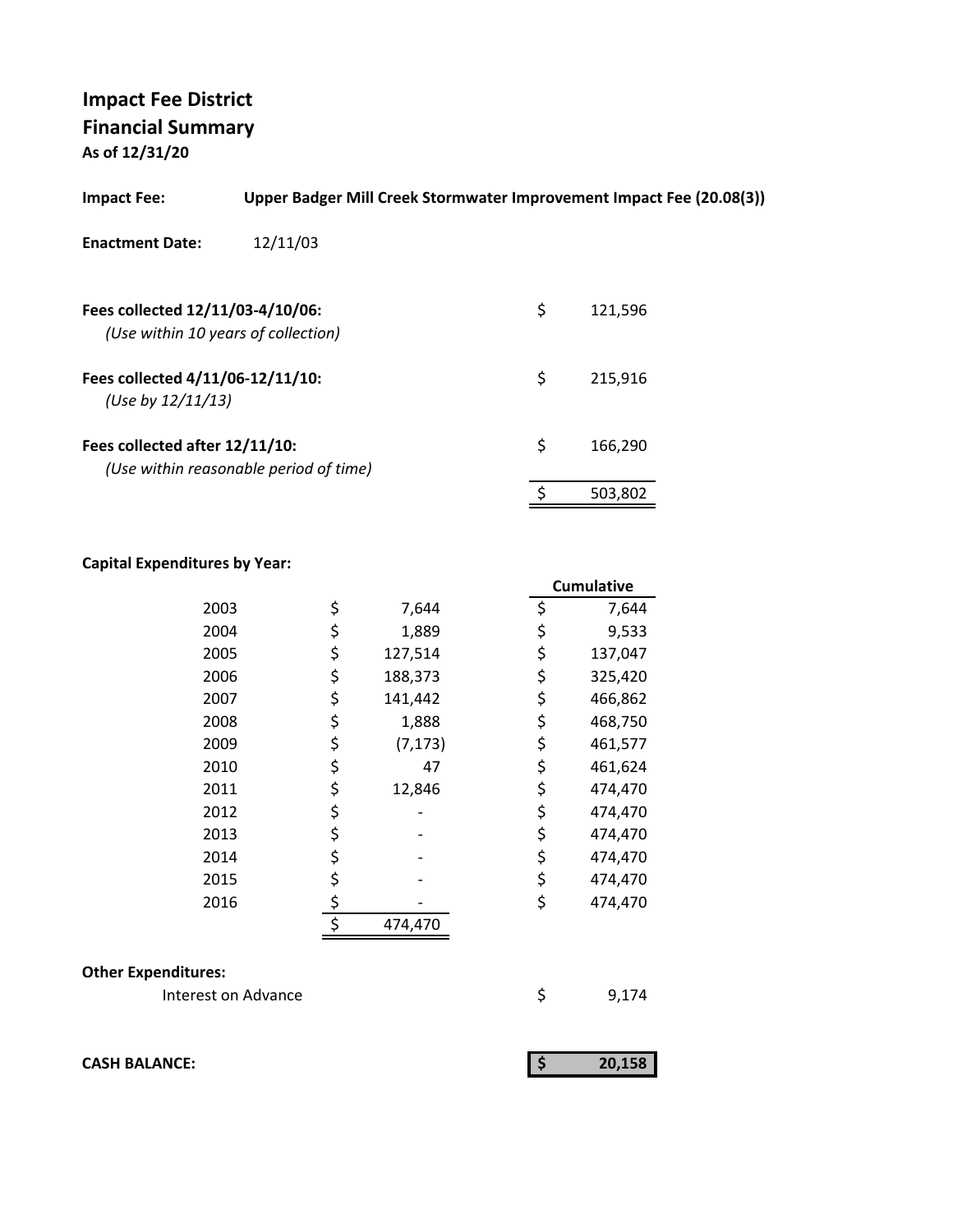**As of 12/31/20**

| <b>Impact Fee:</b>                                                     | Door Creek North Phase 2 Improvements Impact Fee (20.08(4)) |    |         |  |
|------------------------------------------------------------------------|-------------------------------------------------------------|----|---------|--|
| <b>Enactment Date:</b>                                                 | 3/17/04                                                     |    |         |  |
| Fees collected 3/17/04-4/10/06:<br>(Use within 10 years of collection) |                                                             | S. | 235,710 |  |
| Fees collected 4/11/06-3/17/11:<br>(Use by 3/17/14)                    |                                                             | S. | 99.202  |  |
| Fees collected after 3/17/11:                                          | (Use within reasonable period of time)                      | Ś  | 827.438 |  |

#### **Capital Expenditures by Year:**

|      |              | <b>Cumulative</b> |
|------|--------------|-------------------|
| 2004 | \$1,186,316  | \$1,186,316       |
| 2005 | \$<br>4,414  | \$1,190,730       |
| 2006 | \$<br>1,832  | \$1,192,561       |
| 2007 | \$<br>61,157 | \$1,253,719       |
| 2008 | \$           | \$1,253,719       |
| 2009 | \$           | \$1,253,719       |
| 2010 | \$           | \$1,253,719       |
| 2011 | \$           | \$1,253,719       |
| 2012 | \$           | \$1,253,719       |
| 2013 | \$           | \$1,253,719       |
| 2014 | \$           | \$1,253,719       |
| 2015 | \$           | \$1,253,719       |
| 2016 | \$           | \$1,253,719       |
|      | 1,253,719    |                   |

### **Other Expenditures:**

| Interest on Advance | 63,925 |
|---------------------|--------|
|---------------------|--------|

**CASH BALANCE: (155,293) \$** 

 $$ 1,162,350$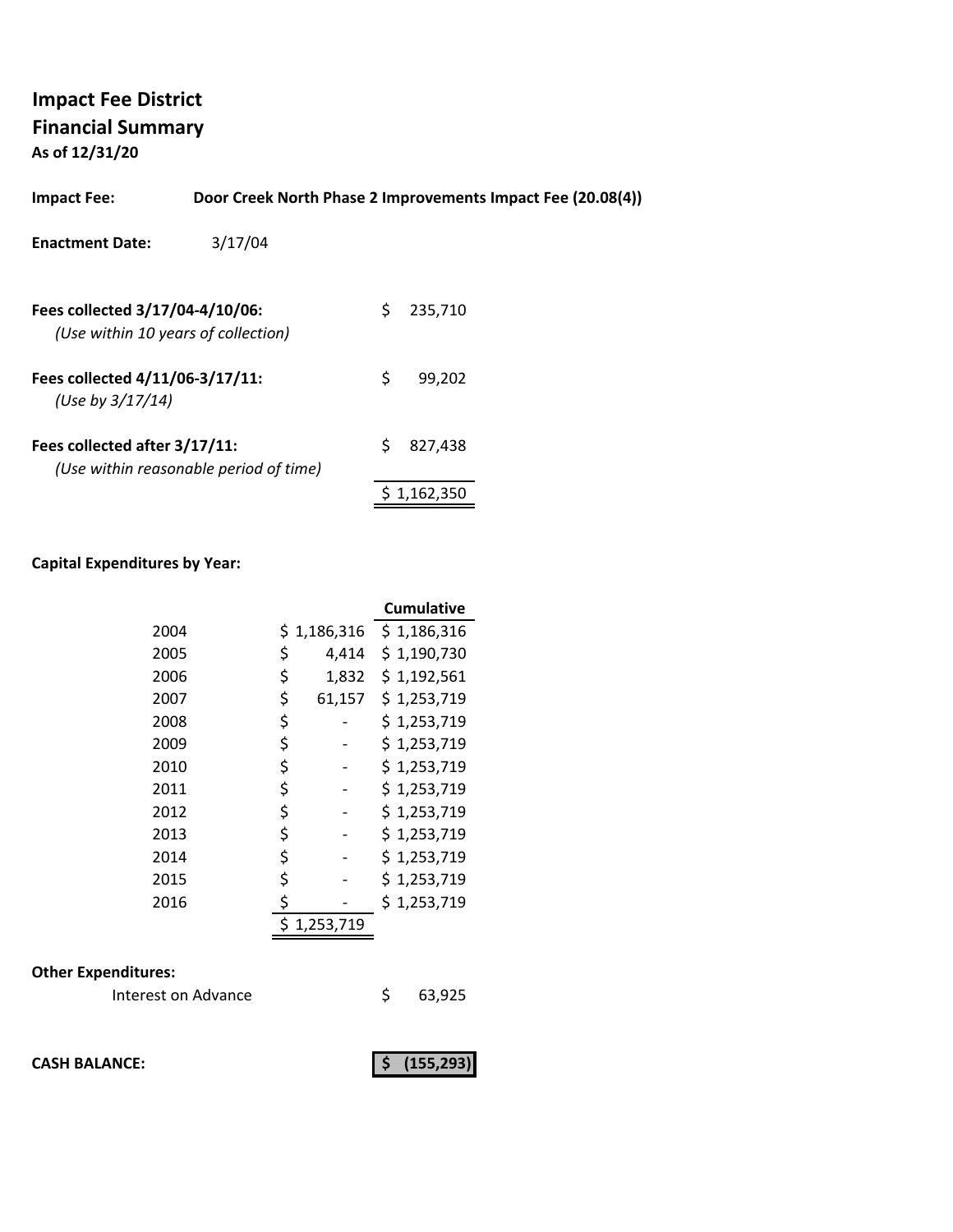#### **Impact Fee: Valley View Road Sewer and Drainage Improvement (22.08(5))**

#### **Enactment Date:** 7/12/05

|                                                                         |    | <b>Sewer</b>          | <b>Stormwater</b> |        |
|-------------------------------------------------------------------------|----|-----------------------|-------------------|--------|
| Fees collected 7/12/05-4/10/06:<br>(Use within 10 years of collection)  | Ś  |                       | \$                |        |
| Fees collected 4/11/06-7/12/12:<br>(Use by 7/12/15)                     | \$ | 6,155                 | \$                | 7,827  |
| Fees collected after 7/12/12:<br>(Use within reasonable period of time) | \$ | 66,744                | Ś                 | 30,993 |
|                                                                         |    | 72,899                |                   | 38,820 |
| <b>Debt Proceeds:</b>                                                   | \$ | 220,000<br>(PAID OFF) |                   |        |

#### **Capital Expenditures by Year:**

|                                 | <b>SEWER</b> |         | <b>STORMWATER</b> |               |     |                   |
|---------------------------------|--------------|---------|-------------------|---------------|-----|-------------------|
|                                 |              |         | <b>Cumulative</b> |               |     | <b>Cumulative</b> |
| 2005                            | \$           | 233,802 | \$<br>233,802     | \$<br>354,923 | \$  | 354,923           |
| 2006                            |              | 16,262  | 250,063           | 47,531        |     | 402,455           |
| 2007                            |              | 230     | \$<br>250,293     | 1,500         | \$  | 403,954           |
| 2008                            |              | (36)    | \$<br>250,257     | 1,536         | \$  | 405,490           |
| 2009                            | S            | 6,884   | \$<br>257,142     |               | \$  | 405,490           |
| 2010                            |              | 20,327  | \$<br>277,469     |               |     | 405,490           |
| 2011                            |              | 34,457  | \$<br>311,926     |               | \$  | 405,490           |
| 2012                            |              | 7,441   | \$<br>319,367     |               |     | 405,490           |
| 2013                            | s            | 578     | \$<br>319,945     |               | \$. | 405,490           |
| 2014                            |              |         | 319,945           |               |     | 405,490           |
| 2015                            |              |         | 319,945           |               |     | 405,490           |
| 2016                            | \$           |         | \$<br>319,945     |               | \$  | 405,490           |
|                                 |              | 319,945 |                   | 405,490       |     |                   |
| <b>Other Expenditures:</b>      |              |         |                   |               |     |                   |
| Interest on Advance             |              |         | \$<br>18,935      |               | \$  | 23,998            |
| Debt Principal & Interest (net) |              |         | \$<br>248,592     |               |     |                   |
| <b>CASH BALANCE:</b>            |              |         | (294, 573)        |               |     | (390, 668)        |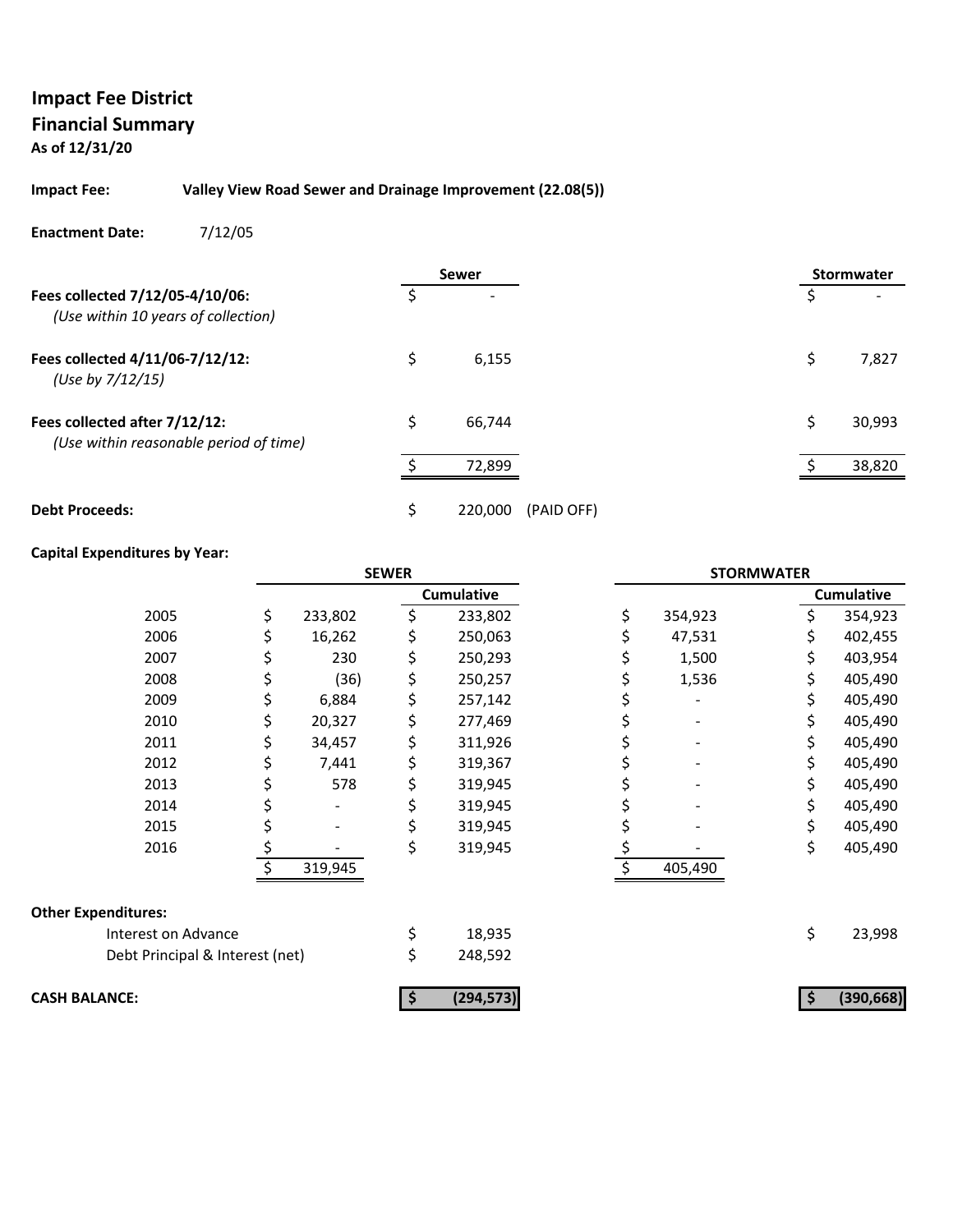| <b>Impact Fee:</b>                                    | <b>Felland Road Sanitary Sewer Improvement (20.08(7))</b> |    |         |
|-------------------------------------------------------|-----------------------------------------------------------|----|---------|
| <b>Enactment Date:</b>                                | 12/20/07                                                  |    |         |
| Fees collected 12/20/07-4/10/06:                      | (Use within 10 years of collection)                       | \$ |         |
| Fees collected 4/11/06-12/20/14:<br>(Use by 12/20/17) |                                                           | \$ |         |
| Fees collected after 12/20/14:                        | (Use within reasonable period of time)                    | \$ | 111,746 |
|                                                       |                                                           | \$ | 111.746 |

### **Capital Expenditures by Year:**

|               | <b>Cumulative</b>                                        |
|---------------|----------------------------------------------------------|
| \$<br>54,453  | 54,453                                                   |
| \$<br>680,651 | 735,104                                                  |
| \$<br>854,468 | 1,589,572                                                |
| \$<br>19,749  | 1,609,321                                                |
| \$<br>281     | 1,609,602                                                |
| \$            | 1,609,602                                                |
| \$            | 1,609,602                                                |
| \$            | 1,609,602                                                |
|               | 1,609,602                                                |
|               | 1,609,602                                                |
| 1,609,602     |                                                          |
|               | \$<br>\$<br>\$<br>\$<br>\$<br>\$<br>\$<br>\$<br>\$<br>\$ |

#### **Other Expenditures:**

Interest on Advance **1920** \$91,934

**CASH BALANCE: (1,589,791) \$**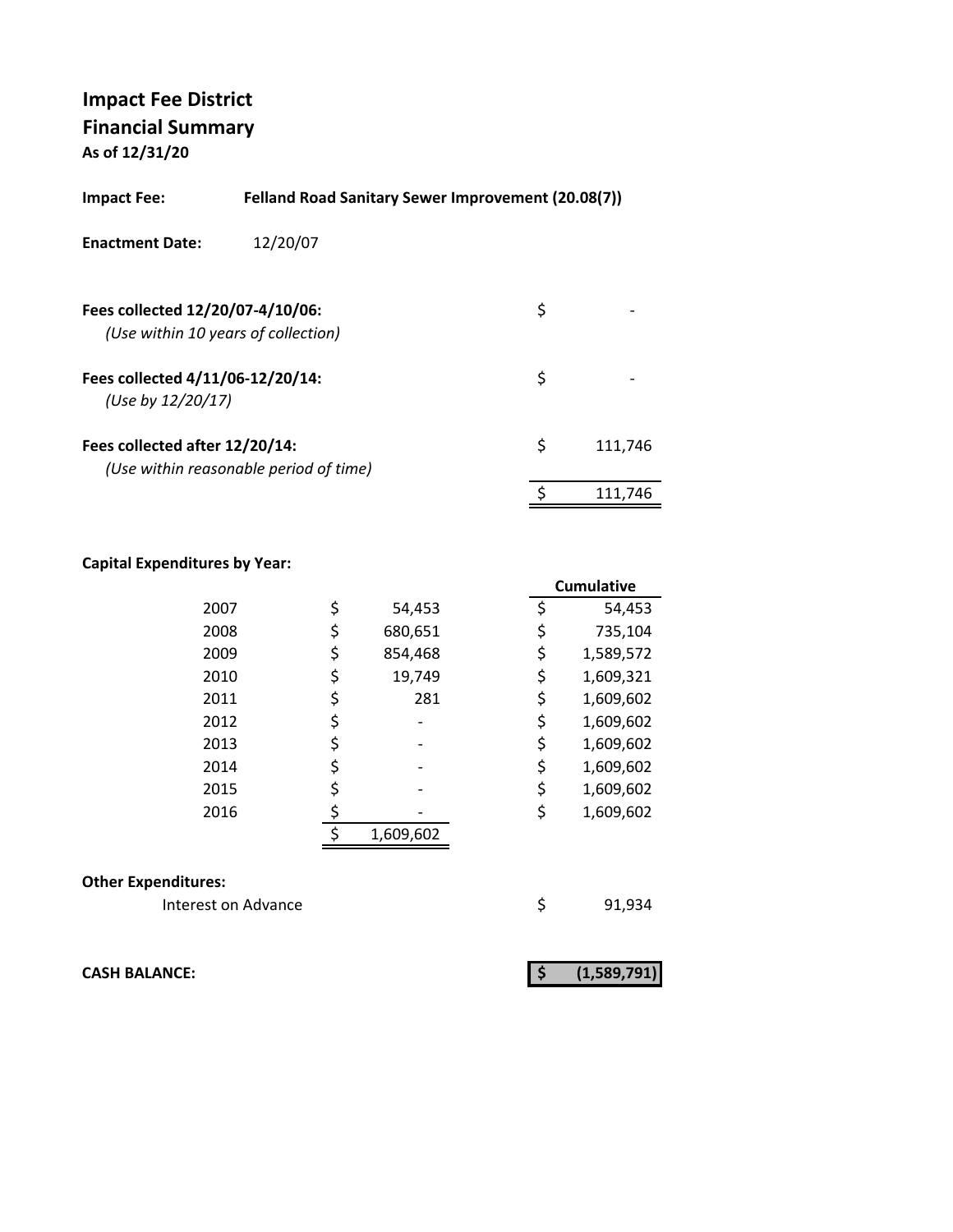| Elderberry Neighborhood Sanitary Sewer Improvement (20.08(8))<br><b>Impact Fee:</b> |                                        |    |         |  |  |
|-------------------------------------------------------------------------------------|----------------------------------------|----|---------|--|--|
| <b>Enactment Date:</b>                                                              | 11/22/08                               |    |         |  |  |
| Fees collected Before 4/10/06:<br>(Use within 10 years of collection)               |                                        |    | N/A     |  |  |
| Fees collected 4/11/06-11/22/15:<br>(Use by 11/22/18)                               |                                        | \$ | 104.033 |  |  |
| Fees collected after 11/22/15:                                                      | (Use within reasonable period of time) | \$ | 153.526 |  |  |
|                                                                                     |                                        |    | 257,559 |  |  |

#### **Capital Expenditures by Year:**

|                            |    |         | <b>Cumulative</b> |         |  |  |
|----------------------------|----|---------|-------------------|---------|--|--|
| 2008                       | \$ | 52,335  | \$                | 52,335  |  |  |
| 2009                       | \$ | 268,548 | \$                | 320,883 |  |  |
| 2010                       | \$ | 508     | \$                | 321,391 |  |  |
| 2011                       | \$ |         | \$                | 321,391 |  |  |
| 2012                       | \$ |         | \$                | 321,391 |  |  |
| 2013                       | \$ |         | \$                | 321,391 |  |  |
| 2014                       | \$ |         | \$                | 321,391 |  |  |
| 2015                       | \$ |         | \$                | 321,391 |  |  |
| 2016                       | \$ |         | \$                | 321,391 |  |  |
|                            | ς  | 321,391 |                   |         |  |  |
| <b>Other Expenditures:</b> |    |         |                   |         |  |  |
| Interest on Advance        |    |         | \$                | 13,820  |  |  |

**CASH BALANCE: (77,651) \$** 

|--|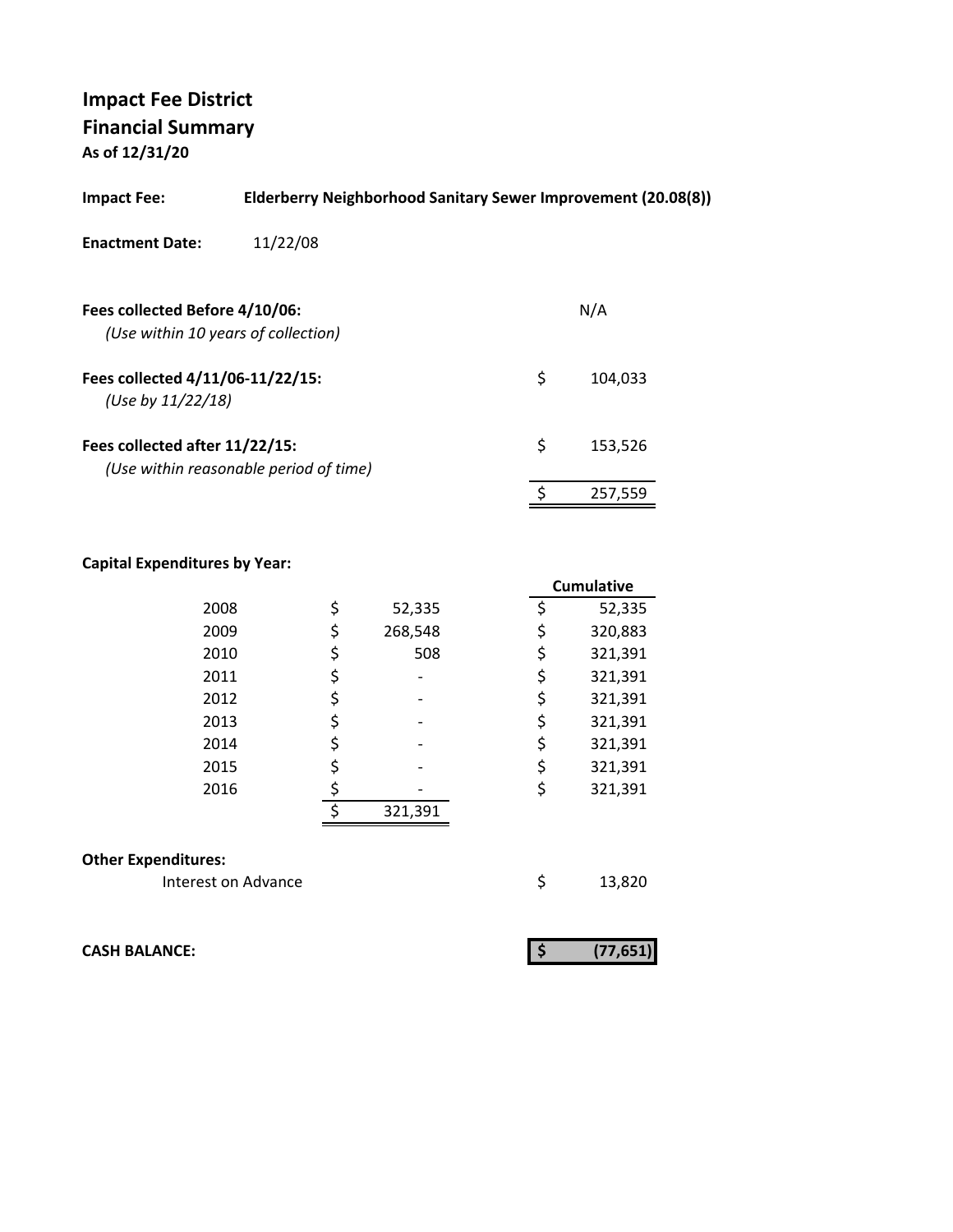**As of 12/31/20**

| <b>Northeast Neighborhood Sanitary Sewer Improvement (20.08(9))</b><br><b>Impact Fee:</b> |                                 |  |         |  |                      |                   |            |
|-------------------------------------------------------------------------------------------|---------------------------------|--|---------|--|----------------------|-------------------|------------|
| <b>Enactment Date:</b>                                                                    | 3/14/09                         |  |         |  |                      |                   |            |
| Fees collected Before 4/10/06:<br>(Use within 10 years of collection)                     |                                 |  |         |  |                      | N/A               |            |
| Fees collected 4/11/06-3/14/16:<br>(Use by 3/14/19)                                       |                                 |  |         |  | \$                   |                   |            |
| Fees collected after 3/14/16:<br>(Use within reasonable period of time)                   |                                 |  |         |  | \$                   | 61,588            |            |
|                                                                                           |                                 |  |         |  | $\boldsymbol{\zeta}$ | 61,588            |            |
| <b>Debt Proceeds:</b>                                                                     |                                 |  |         |  | \$                   | 290,000           | (PAID OFF) |
| <b>Capital Expenditures by Year:</b>                                                      |                                 |  |         |  |                      |                   |            |
|                                                                                           |                                 |  |         |  |                      | <b>Cumulative</b> |            |
| 2009                                                                                      | \$                              |  | 359,509 |  | \$                   | 359,509           |            |
| 2010                                                                                      | ぐうさ ぐっか                         |  | 260,073 |  | \$ \$ \$ \$          | 619,582           |            |
| 2011                                                                                      |                                 |  | (1)     |  |                      | 619,581           |            |
| 2012                                                                                      |                                 |  |         |  |                      | 619,581           |            |
| 2013                                                                                      |                                 |  |         |  |                      | 619,581           |            |
| 2014                                                                                      |                                 |  |         |  | \$<br>\$             | 619,581           |            |
| 2015                                                                                      |                                 |  |         |  |                      | 619,581           |            |
| 2016                                                                                      |                                 |  |         |  |                      |                   |            |
| 2017                                                                                      |                                 |  |         |  |                      |                   |            |
| 2018                                                                                      | \$                              |  |         |  |                      |                   |            |
| 2019                                                                                      |                                 |  |         |  |                      |                   |            |
| 2020                                                                                      | <u>\$</u><br>\$                 |  | 619,581 |  | \$                   | 619,581           |            |
|                                                                                           |                                 |  |         |  |                      |                   |            |
| <b>Other Expenditures:</b>                                                                |                                 |  |         |  |                      |                   |            |
| Interest on Advance                                                                       |                                 |  |         |  | \$                   | 17,446            |            |
|                                                                                           | Debt Principal & Interest (net) |  |         |  | \$                   | 327,690           |            |
| <b>CASH BALANCE:</b>                                                                      |                                 |  |         |  | $\boldsymbol{\zeta}$ | (613, 128)        |            |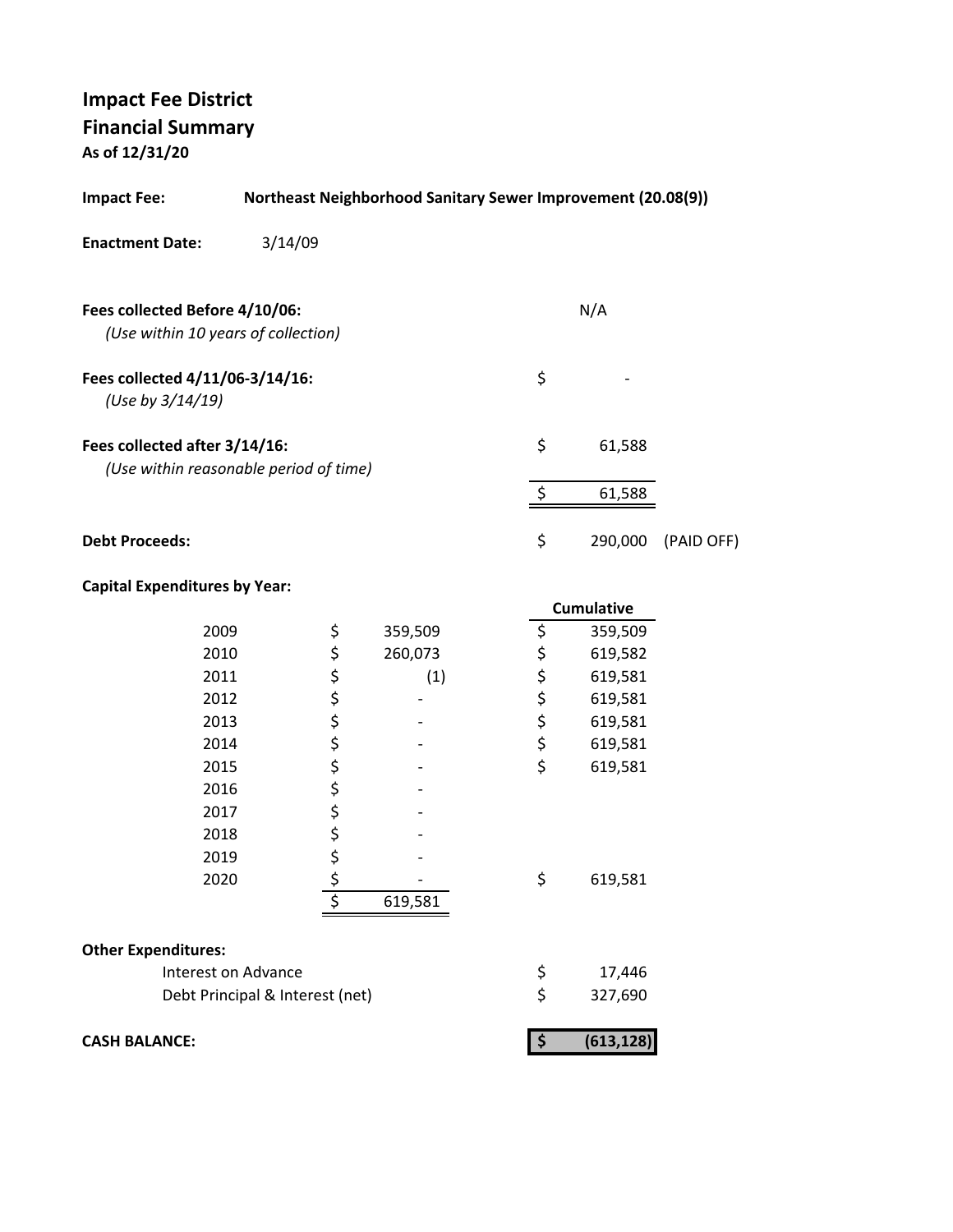**As of 12/31/20**

#### **Impact Fee: Lower Badger Mill Creek Sanitary and Stormwater Management (20.08(10))**

#### **Enactment Date:** 12/5/09

|                                                                         | <b>Sewer</b>    | <b>Stormwater</b> |
|-------------------------------------------------------------------------|-----------------|-------------------|
| Fees collected 7/12/05-4/10/06:<br>(Use within 10 years of collection)  |                 | S                 |
| Fees collected 4/11/06-12/5/16:<br>(Use by 12/5/19)                     | \$<br>360,452   | \$<br>689,372     |
| Fees collected after 12/5/16:<br>(Use within reasonable period of time) | \$<br>1,092,491 | Ś.<br>1,347,053   |
|                                                                         | 1,452,943       | 2,036,425         |
| <b>Debt Proceeds:</b>                                                   | 1,952,700       |                   |

#### **Capital Expenditures by Year:**

|                                 | <b>SEWER</b> |             |     | <b>STORMWATER</b>      |                     |              |    |                   |
|---------------------------------|--------------|-------------|-----|------------------------|---------------------|--------------|----|-------------------|
|                                 |              |             |     | <b>Cumulative</b>      |                     |              |    | <b>Cumulative</b> |
| 2009                            | \$           | 812,879     | \$  | 812,879                | \$                  | 37,716       | \$ | 37,716            |
| 2010                            | \$           | 241,355     | \$  | 1,054,234              | \$                  |              | \$ | 37,716            |
| 2011                            | \$           | (61, 626)   | \$  | 992,608                | \$                  | 266          | \$ | 37,982            |
| 2012                            | \$           | 498,829     | \$  | 1,491,437              | \$                  |              | \$ | 37,982            |
| 2013                            | \$           | 200         | \$  | 1,491,637              | \$                  |              | \$ | 37,982            |
| 2014                            | \$           | 213,769     | \$  | 1,705,405              | \$                  |              | \$ | 37,982            |
| 2015                            | \$           | 1,001,448   | \$  | 2,706,853              | \$                  | 450,626      | \$ | 488,608           |
| 2016                            | \$           | 516,633     | \$  | 3,223,486              | \$                  |              | \$ | 488,608           |
| 2017                            | \$           | 67          | \$  | 3,223,553              | \$                  |              | \$ | 488,608           |
| 2018                            | \$           | 59,693      | \$  | 3,283,246              | \$                  | 49,970       | \$ | 538,578           |
| 2019                            | \$           |             | \$  | 3,283,246              | \$                  | 13,915       | \$ | 552,493           |
| 2020                            | \$           |             | \$  | 3,283,246              | \$                  | 176,969      | \$ | 729,462           |
|                                 |              | \$3,283,246 |     |                        |                     | \$729,462.47 |    |                   |
| <b>Other Expenditures:</b>      |              |             |     |                        |                     |              |    |                   |
| Interest on Advance             |              |             | \$  | 20,985                 |                     |              | \$ | 4,986             |
| Debt Principal & Interest (net) |              |             | \$  | 1,851,918              |                     |              |    |                   |
| <b>CASH BALANCE:</b>            |              |             | -\$ | (1,750,506)            |                     |              | Ś  | 1,301,976         |
|                                 |              |             |     | <b>Combined Total:</b> | $\ddot{\bm{\zeta}}$ | (448, 530)   |    |                   |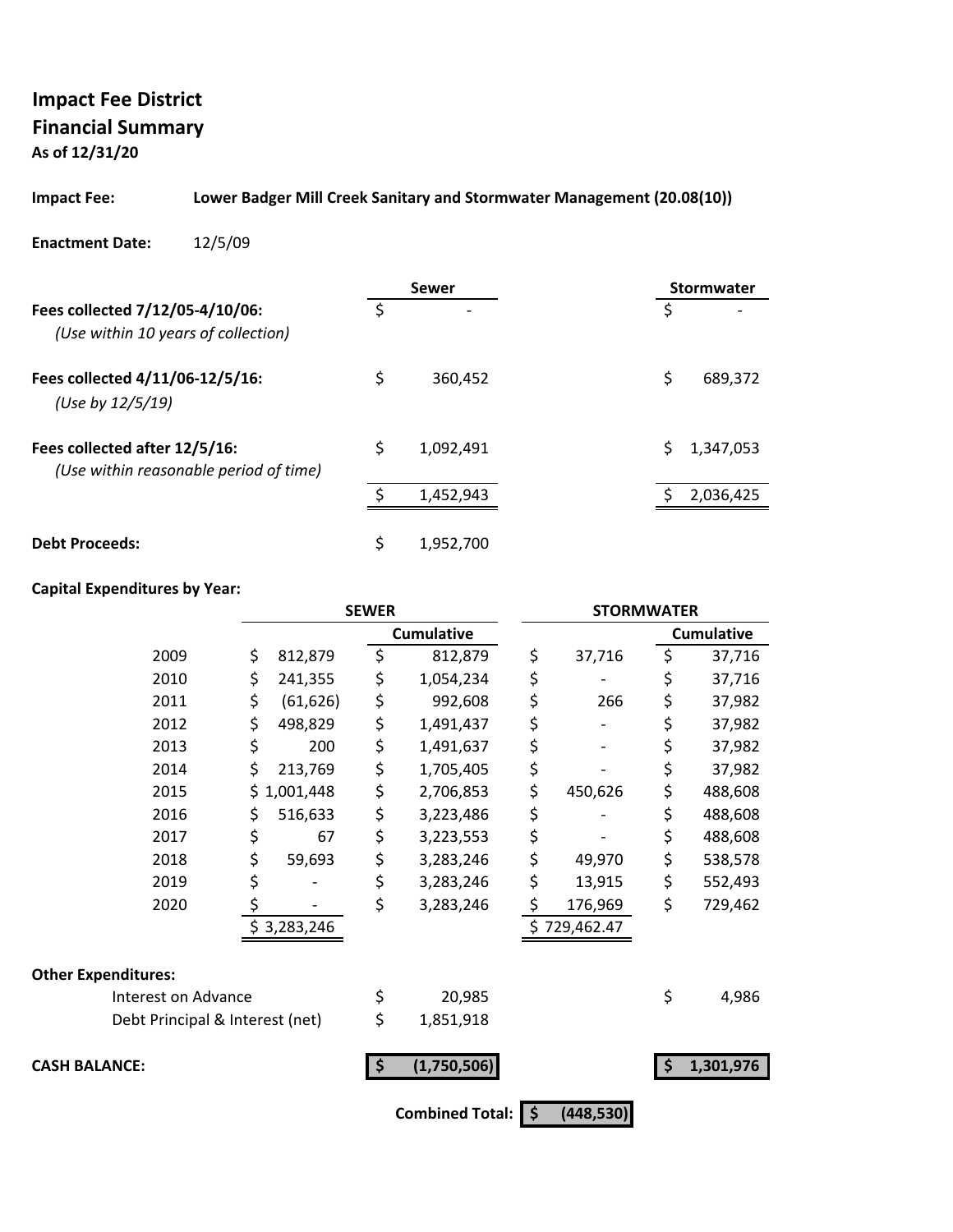**As of 12/31/20**

| <b>Impact Fee:</b>                                                    | Jeffy Trail Sanitary Sewer (20.08(11)) |              |
|-----------------------------------------------------------------------|----------------------------------------|--------------|
| <b>Enactment Date:</b>                                                | 3/28/13                                |              |
| Fees collected Before 4/10/06:<br>(Use within 10 years of collection) |                                        | N/A          |
| Fees collected 4/11/06-3/28/20:<br>(Use by 3/28/23)                   |                                        | \$<br>92,937 |
| Fees collected after 3/28/20:                                         | (Use within reasonable period of time) | \$           |
|                                                                       |                                        | 92,937       |
|                                                                       |                                        |              |

### **Capital Expenditures by Year:**

|                        |              | <b>Cumulative</b> |
|------------------------|--------------|-------------------|
| 2013                   | \$<br>83,135 | \$<br>83,135      |
| 2014                   | \$           | \$<br>83,135      |
| 2015                   | \$           | \$<br>83,135      |
| 2016                   |              | \$<br>83,135      |
|                        | 83,135       |                   |
|                        |              |                   |
| <b>Other Revenues:</b> |              |                   |
| Interest Income        |              | \$<br>571         |

| <b>CASH BALANCE:</b> |  | 10.373 |  |
|----------------------|--|--------|--|
|                      |  |        |  |

92,937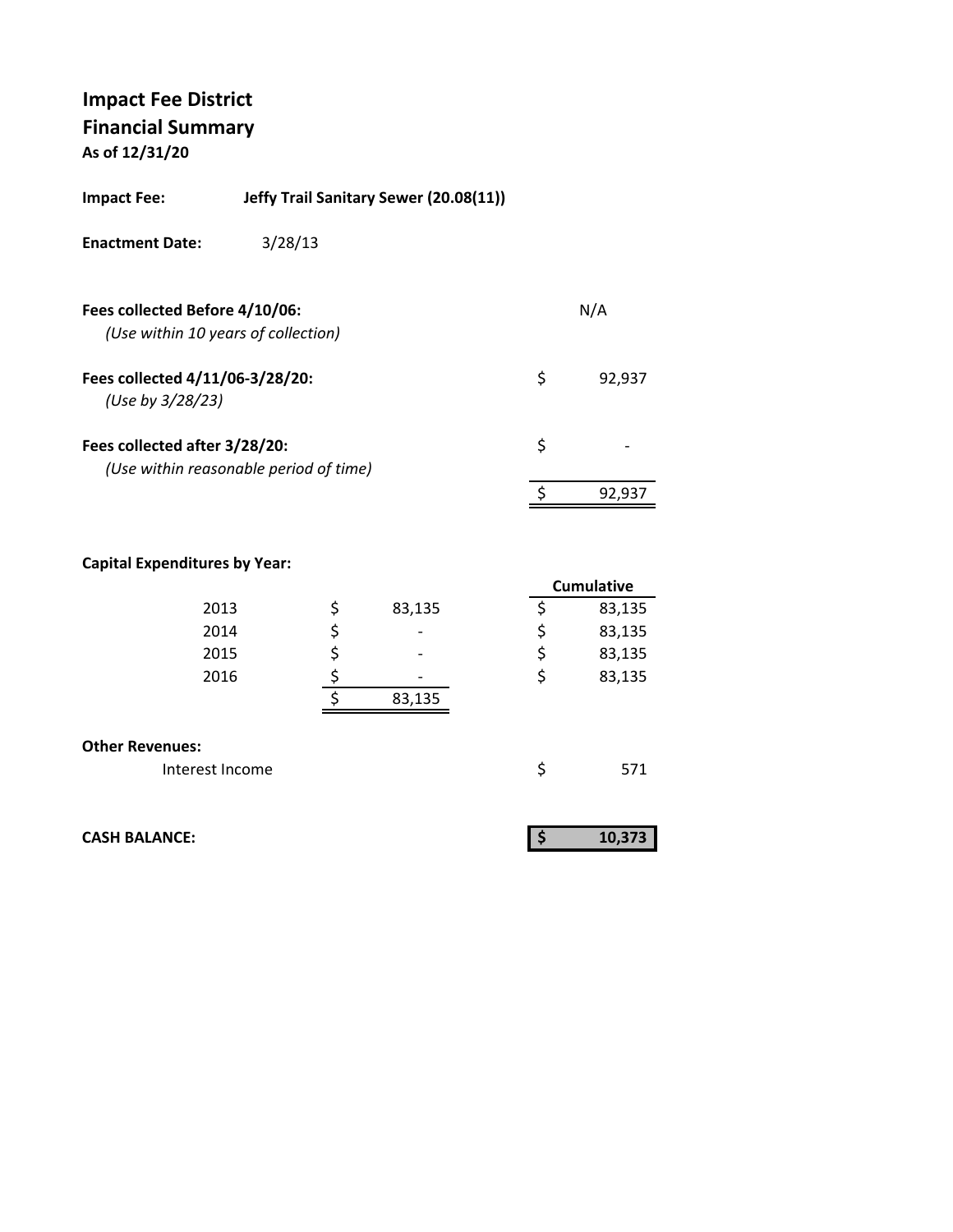**As of 12/31/20**

| <b>Impact Fee:</b>                                                      |        |        |         |    | West Elderberry Neighborhood Sanitary Sewer Improvement (20.08(1)) |  |
|-------------------------------------------------------------------------|--------|--------|---------|----|--------------------------------------------------------------------|--|
| <b>Enactment Date:</b>                                                  | 8/3/18 |        |         |    |                                                                    |  |
| Fees collected Before 4/10/06:                                          |        |        |         |    | N/A                                                                |  |
| (Use within 10 years of collection)                                     |        |        |         |    |                                                                    |  |
| Fees collected 4/11/06-3/28/20:<br>(Use by 3/28/23)                     |        |        |         | \$ |                                                                    |  |
| Fees collected after 3/28/20:<br>(Use within reasonable period of time) |        |        |         | \$ | 45,849                                                             |  |
|                                                                         |        |        |         | \$ | 45,849                                                             |  |
| <b>Capital Expenditures by Year:</b>                                    |        |        |         |    | <b>Cumulative</b>                                                  |  |
| 2018                                                                    |        |        | 9,976   | \$ | 9,976                                                              |  |
| 2019                                                                    |        |        | 615,911 | \$ | 625,887.61                                                         |  |
| 2020                                                                    |        |        | 11,679  | \$ | 637,567                                                            |  |
| 2021                                                                    |        | ちゃ やらす | 637,567 | \$ | 637,567                                                            |  |
| <b>Other Revenues:</b>                                                  |        |        |         |    |                                                                    |  |
| Interest Income                                                         |        |        |         | \$ |                                                                    |  |
| <b>CASH BALANCE:</b>                                                    |        |        |         | \$ | (591, 718)                                                         |  |